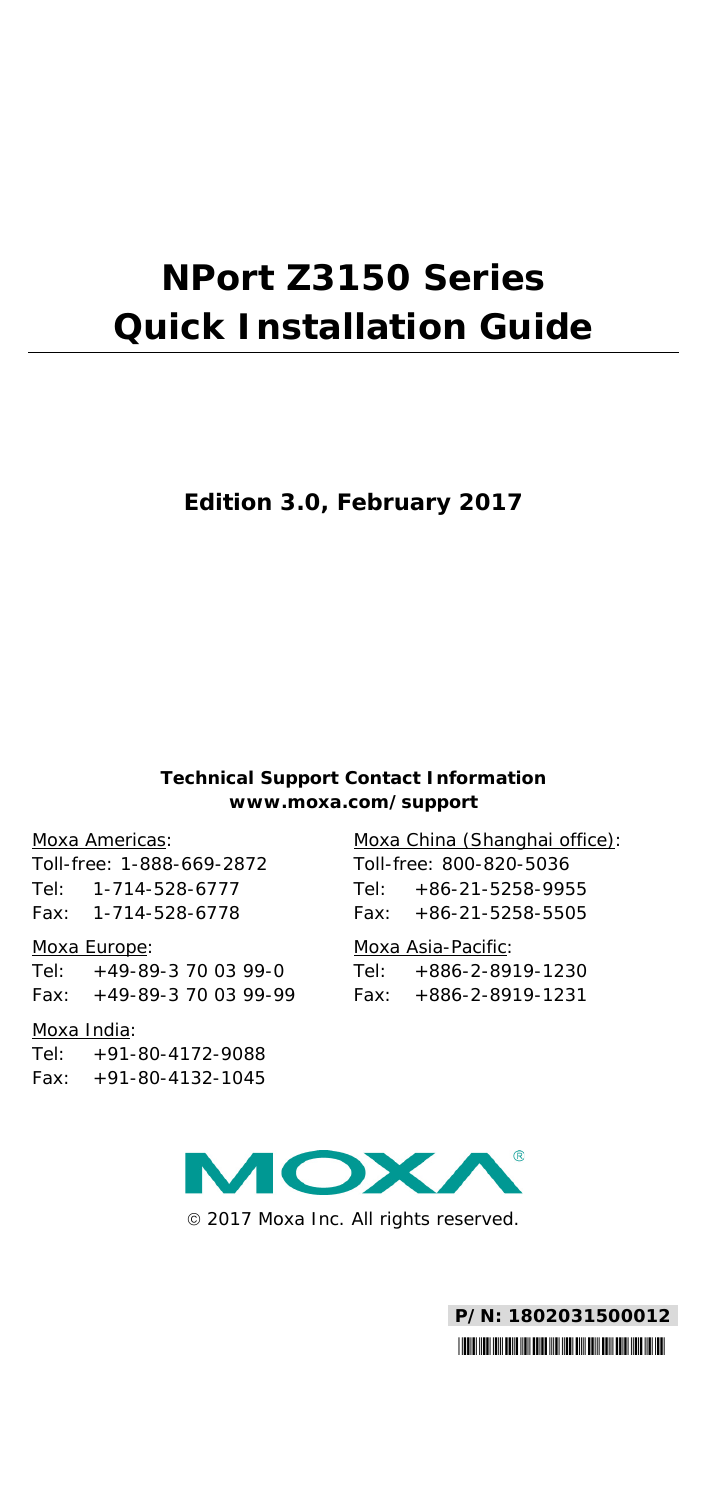# **Overview**

NPort Z3150 is a gateway that provides computers with an Ethernet interface to a ZigBee PAN. Unlike a bridge, which logically extends a PAN across an Internet connection, a gateway provides network services on behalf of a ZigBee PAN. Software on any computer can monitor any ZigBee device in the PAN via the NPort Z3150.

# **Package Checklist**

Before installing the NPort Z3150, verify that the package contains the following items:

### *Standard Accessories*

- NPort Z3150
- RJ45 to RJ45 Ethernet cross-over cable
- 2.4 GHz omni-directional antenna
- Document & Software CD
- Quick installation guide (printed)
- Warranty card

#### *Optional Accessories*

• DK-35A: DIN-rail mounting kit (35 mm)

*NOTE: Please notify your sales representative if any of the above items are missing or damaged*

# **Hardware Introduction**

## **LED Indicators**

#### **Top Panel LED Indicators**

There are three LEDs on NPort Z3150.

| <b>LED</b>            | Color  | <b>Descriptions</b>                     |
|-----------------------|--------|-----------------------------------------|
| Ready/Fault           | Green  | On: System power on                     |
|                       |        | Blinking:                               |
|                       |        | 1) Device locating                      |
|                       |        | 2) Pull down the reset button           |
|                       | Red    | On: System initialization failed        |
| ZigBee                | Green  | On: Initialized ZigBee PAN successfully |
|                       |        | Blinking: ZigBee Tx/Rx                  |
|                       |        | Off: ZigBee PAN initialization failure  |
| Serial Tx/Rx<br>Green |        | Serial data output to serial port       |
|                       | Orange | Serial data input from serial port      |

#### **End Panel LED Indicators**

| <b>Name</b> | <b>Color</b> | Descriptions                                  |
|-------------|--------------|-----------------------------------------------|
| Ethernet    | Orange       | 10 Mbps Ethernet connection                   |
|             | Green        | 100 Mbps Ethernet connection                  |
|             | Off          | Ethernet cable is disconnected or has a short |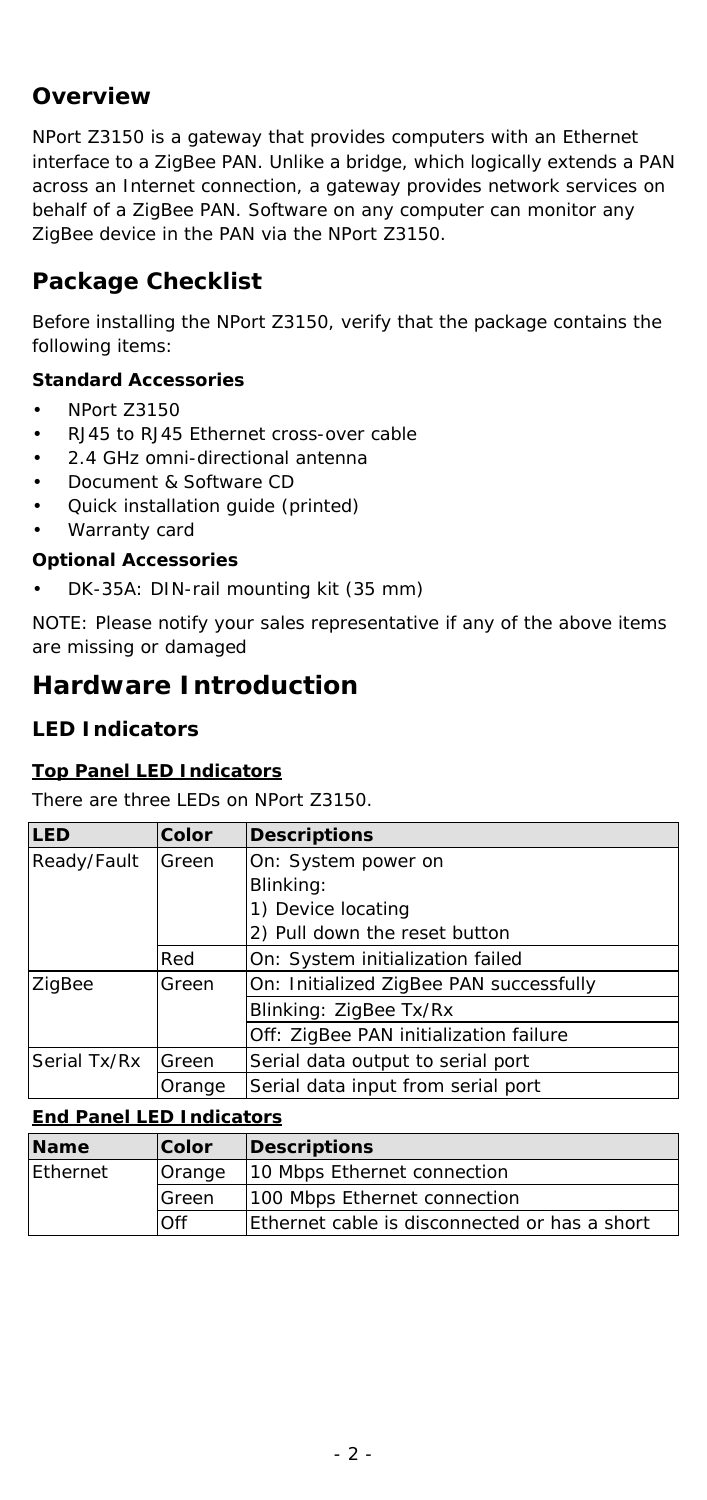The NPort Z3150 models have one serial port. All models support RS-232/422/485 operation with DB9 connectors, and include one 10/100M Ethernet port.



## **Reset Button**

The reset button is used to load factory defaults. Use a pointed object such as a straightened paper clip to hold the reset button down for five seconds. Release the reset button when the Ready LED stops blinking.

# **Pull High/Low Resistors for RS-422/485**

You may need to set the pull high/low resistors when termination resistors are used for certain RS-422 or RS-485 environments.

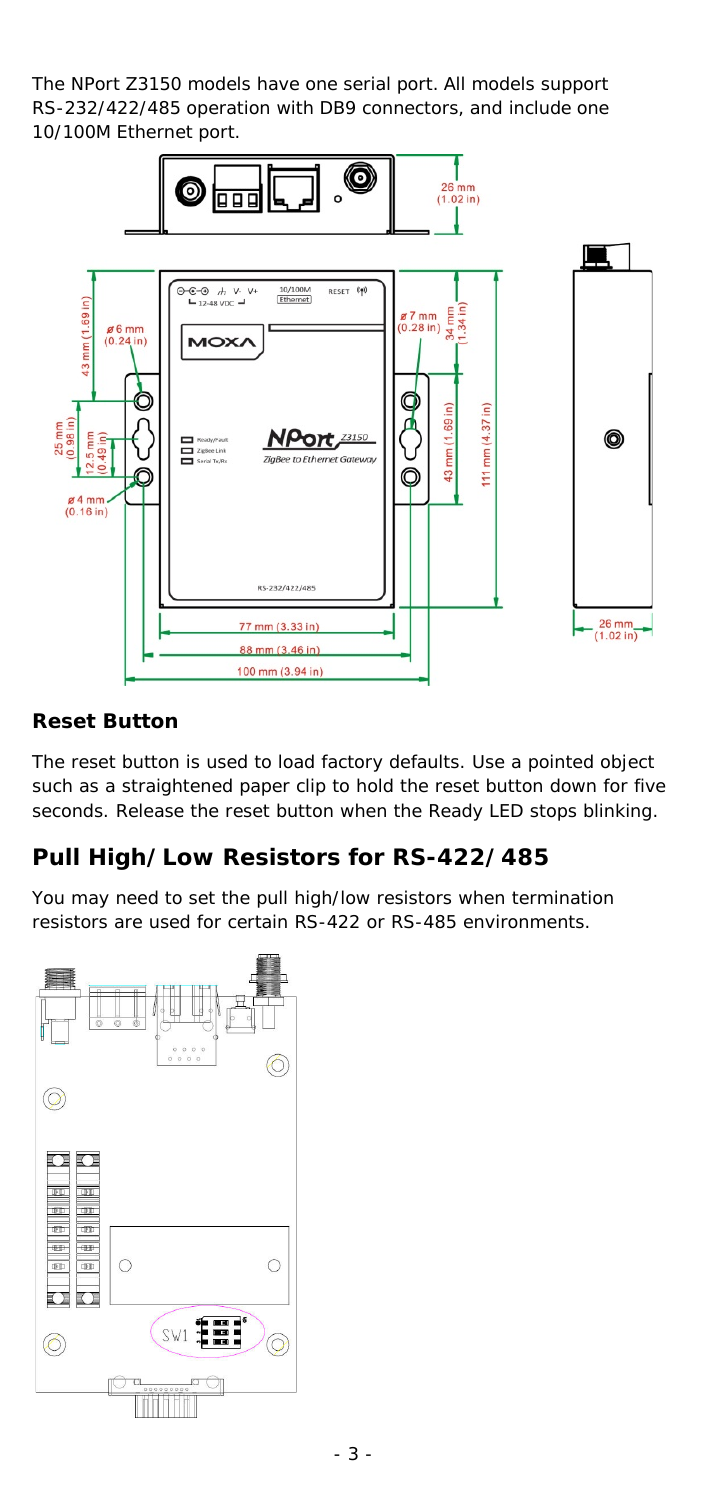| <b>SW</b> |     | Pull High | Pull Low | Terminator   |
|-----------|-----|-----------|----------|--------------|
|           | ΟN  | 1 KΩ      | 1 KΩ     | 120 $\Omega$ |
| Default   | OFF | 150 KΩ    | 150 KΩ   |              |

**NOTE** Do not use the 1KΩ setting while in RS-232 mode. Doing so will degrade the RS-232 signals and reduce the effective communication distance.

## **First-time Hardware Installation**

- **STEP 1:** After removing the NPort Z3150 from the box, use a cross-over Ethernet cable to connect the NPort's RJ45 Ethernet port directly to your computer's.
- **STEP 2:** Attach the power adaptor to the NPort and then plug the adaptor into an electrical outlet.
- **STEP 3**: Configure the NPort Z3150 through the Ethernet port. See the next section for software installation information.

## **Software Installation Information**

Insert the Documentation & Software CD. A window should open with several options displayed:

- Click **[Documents]** and select "NPort Z3150 Series User's Manual" to view the user's manual.
- Click **[Install UTILITY]** and follow the on-screen instructions to install the NPort Search Utility. This utility can be used to search for NPort Z3150 units on the network.

The Factory default IP settings are assigned as follows:

LAN: Static; IP = 192.168.127.254; netmask = 255.255.255.0

If the NPort is configured for DHCP but the DHCP server cannot be found, the NPort will use factory default IP settings.

**NOTE** If you have forgotten the NPort's IP address, use the NPort Search Utility from your PC to locate the NPort. After searching the LAN for NPort units, the NPort Search Utility will display the IP address of each unit.

Open the web console to make configuration changes as follows:

- **STEP 1:** Open your web browser.
- **STEP 2:** In the address bar, enter 192.168.127.254 (the default IP address).
- **STEP 3:** The web console will open, and the current configuration settings will be displayed.